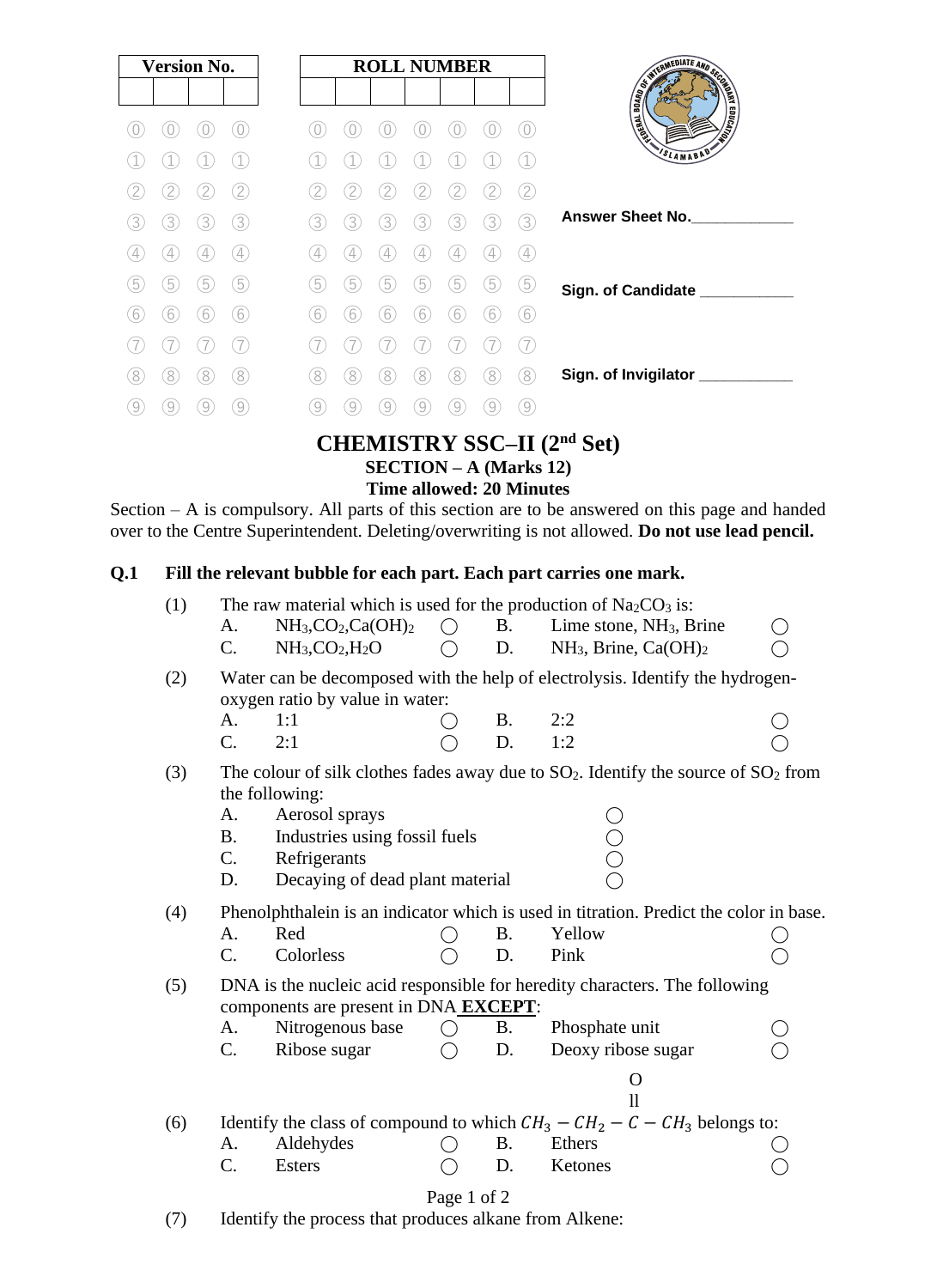|  | hydration |  |  | dehydration |  |
|--|-----------|--|--|-------------|--|
|--|-----------|--|--|-------------|--|

C. hydrogenation  $\bigcirc$  D. Dehydrogenation  $\bigcirc$ 

(8) Predict the property that organic compounds have

- A. Low melting and low boiling points
- B. High melting and low boiling points
- C. Low melting and high boiling points
- D. High melting and low boiling points

(9) Propose which one of the following gives addition reaction:

- A. Methane B. Ethane
- C. Propyne D. Propane

(10) Predict the rate of forward reaction in the beginning of a reversible reaction:

- A. Moderate B. Negligible
- C. Slow D. Very fast

### (11) Interpret which statement is true about equilibrium state:

- A. Forward reaction stops<br>
B. Reverse reaction stops<br>
C. Both reactions stop<br>
D. Both reactions continue simultaneously
- B. Reverse reaction stops
- C. Both reactions stop D. Both reactions continue simultaneously

(12) Identify, which one of the following is used for the reduction of Alkyl Halides? A. Mg/HCl  $\bigcirc$  B. Cu/HCl  $\bigcirc$  $C.$  Na/HCl  $\bigcirc$  D. Zn/HCl  $\bigcirc$ 

\_\_\_\_\_\_\_\_\_\_\_\_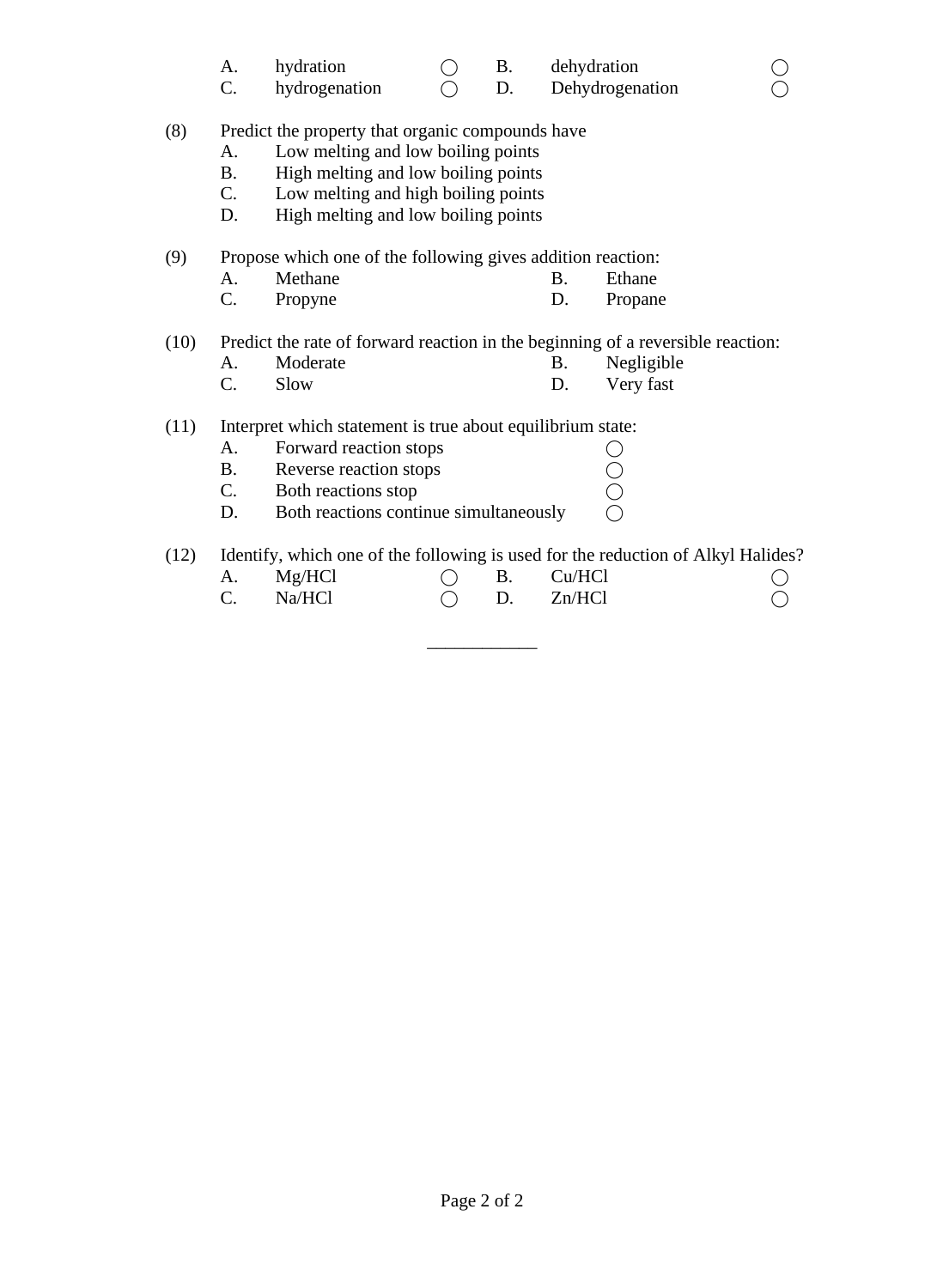

## Time allowed: 2.40 hours Total Marks: 53

Note: Answer any eleven parts from Section 'B' and attempt any two questions from Section 'C' on the separately provided answer book. Write your answers neatly and legibly.

# **SECTION – B** (Marks 33)

Q.2 Attempt any **ELEVEN** parts from the following. All parts carry equal marks.

 $(11 \times 3 = 33)$ 

- i. Differentiate between reversible and irreversible reactions with the help of an example.
- ii. The reaction between  $PCl<sub>3</sub>$  and  $Cl<sub>2</sub>$  produces  $PCl<sub>5</sub>$  gas. Derive Kc unit for this reaction with the help of balanced chemical equation.
- iii. The process of separating a metal from its ore is called metallurgy. Enlist the name of any three important metallurgical operations.
- iv. What is a neutral salt? Describe its formation with the help of a valid chemical equation.
- v. Show the structures of Ester and Ether functional groups.
- vi. List three applications of pH in daily life.
- vii. Identify  $X$  and  $Y$  by the chemical equation given below  $CH_3$ <sup>-</sup>CH<sub>2</sub> CH=CH-CH<sub>3</sub> + Br<sub>2</sub> -  $\longrightarrow$  X  $X + 2KOH$ Alcoholic Y
- viii. Demonstrate Lowry-Bronsted concept of acids and bases with the help of chemical equation between  $CH<sub>3</sub>COOH$  and  $H<sub>2</sub>O$ .
- ix. Demonstrate oxidation of alkynes with KMnO4. Write complete reactions.
- x. Define fractional distillation. Give names of any three fractions of petroleum. O

ll

- xi. Proteins have peptide linkages  $(C N)$ . Show the formation of tripeptide.
- xii. Nucleic acids are found in every living cell and are vital components of all life. Differentiate between DNA and RNA by structures.
- xiii. Global warming is due to a disturbance in the natural balance of the concentration of greenhouse gases. Discuss three effects of global warming.
- xiv. Nitric oxide (NO) and nitrogen dioxide (NO<sub>2</sub>) cause air pollution. Enlist three effects of these oxides.
- xv. Hard water hampers cleansing action of soap. Identify the substances that causes hardness in water.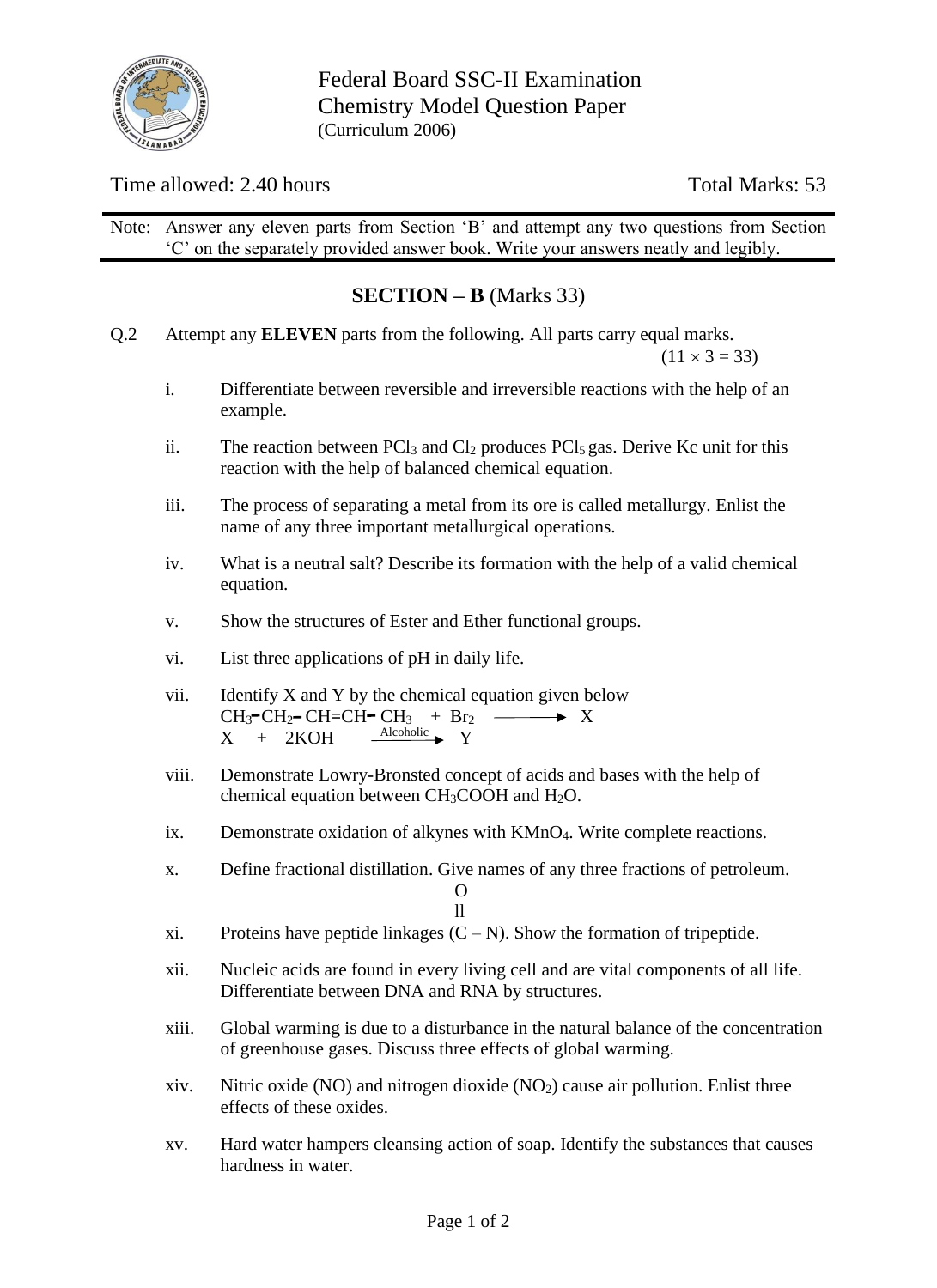## **SECTION – C** (Marks 20)

**Note:** Attempt any **TWO** questions. All questions carry equal marks.  $(2 \times 10 = 20)$ 

- **Q.3** a. A student collected two samples A and B of hard water from different areas of Rawalpindi. Sample A on boiling gives white precipitate while sample B does not give white precipitate. Identify A and B by chemical reactions. (04)
	- b.  $H_3PO_4$  donates three hydrogen ions. Reaction of KOH with  $H_3PO_4$  gives three salts.  $KH_2PO_4$ ,  $K_2HPO_4$  and  $K_3HPO_4$ . Identify the nature of each salt and write reaction for the formation of each. (06)
- **Q.4** a. Propose the steps involved in the extraction of Copper metal by reactions. (05) b. Write down five properties of organic compounds. (05)
- **Q.5** a. Enlist the diseases caused by the deficiency of vitamin A and D. (04) b. Enlist the names of layers of atmosphere and explain two layers which are nearest to the Earth.  $(06)$

**\* \* \* \* \***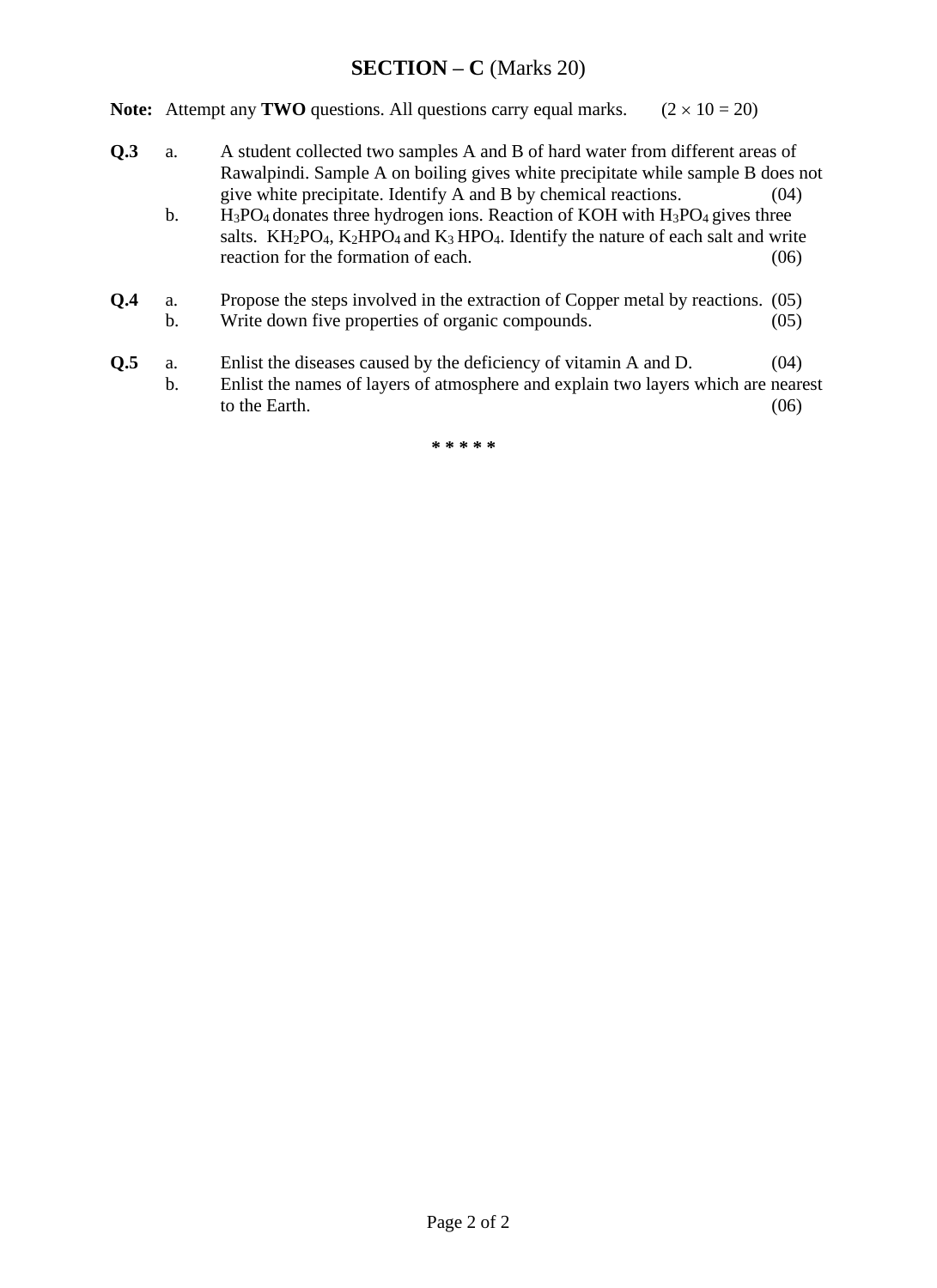# **CHEMISTRY SSC-II (2nd Set) Student Learning Outcomes Alignment Chart SECTION – A**

## **Q.1**

- (1) Make a list of raw materials for solvay process
- (2) Describe composition and properties of water.
- (3) Describe sources and effects of air pollution.
- (4) Perform acid base titrations and related calculations (skills)
- (5) Describe importance of nucleic acids.
- (6) Differentiate between different organic compounds on the basis of functional groups.
- (7) Write chemical equation to show preparation of alkane from hydrogenation of alkene.
- (8) Identify some general characteristics of organic compound.
- (9) Write chemical equation showing halogenation alkenes.
- (10) Write both the forward and reverse reaction and describe the macroscopic characteristics of each.
- (11) Define chemical equilibrium in terms of reversible reactions.
- (12) Write equation to show preparation of alkanes from reduction of alkyl halides.

#### **SECTION-B**

#### **Q.2**

- i. Define chemical equilibrium in terms of a reversible reaction.
- ii. Derive an expression for  $K_c$  and its units.
- iii. Describe some metallurgical operations.
- iv. Complete and balance a neutralization reaction.
- v. Differentiate between different compounds on the basic of FG.
- vi. Given the Hydrogen ion and Hydroxide ion concentration to classify solution as neutral, acidic, or basic.
- vii. Write chemical equation to show halogenation of alkene. & Write chemical equation to show preparation of alkynes from dehydrohalogenation of 1, 2-dihalide.
- viii. Use the Bronsted Lowry theory to classify substances as acids and bases.
- ix. Write chemical equation showing reaction of KMnO<sub>4</sub> with alkenes and alkynes.
- x. Describe briefly the fractional distillation of petroleum.
- xi. Describe the bonding in a protein molecule.
- xii. Describe the importance of nucleic acids.
- xiii. Describe global warming.
- xiv. Describe sources and effects of air pollutants.
- xv. Differentiate among soft temporary and permanent hardness of water.

#### **SECTION-C**

- Q.3 a. Differentiate among soft, temporary and permanent hard water.
	- b. Complete and balance a neutralization reaction.
- Q.4 a. Describe some metallurgical operations.
- b. Identify some general characteristics of organic compounds.
- Q.5 a. Define and explain vitamins and their importance.
	- b. Explain composition of atmosphere.